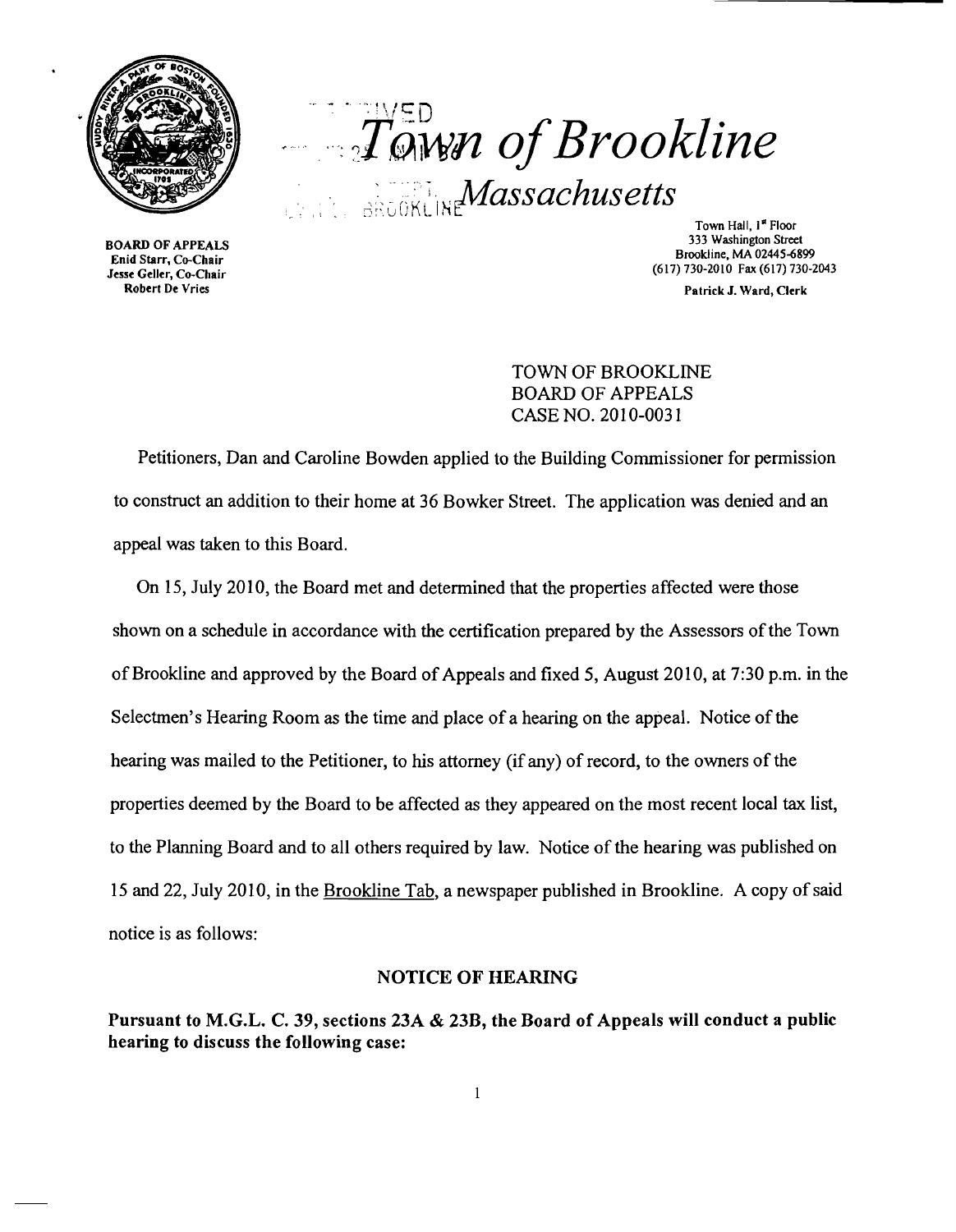Petitioner: BOWDEN, DAN & CAROLINE Owner: BOWDEN, DAN & CAROLINE Location of Premises: 36 BOWKER ST Date of Hearing: August 5, 2010 Time of Hearing: 7:30 p.m. Place of Hearing: Selectmen's Hearing Room, 6th. floor

A public hearing will be held for a variance and/or special permit from:

- 1. 5.09.2.j; Design Review, special permit required.
- 2. 5.22.3.c; Exceptions to Maximum Floor Area Ratio (FAR) Regulations for Residential Units, special permit required.
- 3. 5.43; Exceptions to Yard and Setback Regulations, special permit required.
- 4. 5.60; Side Yard Requirements, variance required.
- 5. 5.70; Rear Yard Requirements, variance required.
- 6. 5.91; Usable Open Space, variance required.
- 7. 8.02.2; Alteration or Extension, special permit required

of the Zoning By-Law to residential addition requiring Board of Appeals relief at 36 BOWKER ST BRKL.

*Hearings, once opened, may be continued by the Chair to a date and time certain. No further notice will be mailed to abutters or advertised in the TAB. Questions regarding whether a hearing has been continued, or the date and time ofany hearing may be directed to the Zoning Administrator at* 617-734-2134 *or check 'meeting calendar at:http://calendars.town.brookline.ma.usIMasterTownCalandarl?FormID=*158.

The Town of Brookline does not discriminate on the basis of disability in admission to, access to, *or operations ofits programs, services or activities. Individuals who need auxiliary aidsfor*  effective communication in programs and services of the Town of Brookline are invited to make *their needs known to the ADA Coordinator, Stephen Bressler, Town of Brookline, 11 Pierce Street, Brookline, MA 02445. Telephone:* (617) *730-2330,. TDD* (617) *730-2327.* 

## Enid Starr Jesse Geller Robert De Vries

At the time and place specified in the notice, this Board held a public hearing. Present at the

hearing was Chairman, Jesse Geller and Board Members Christopher Hussey and Mark Zuroff.

Mr. Jason LaGorga representing the Architect, Jonathan Raisz, of26 Thorndike Street,

Brookline, MA presented the case on behalf of the homeowners, Dan and Caroline Bowden.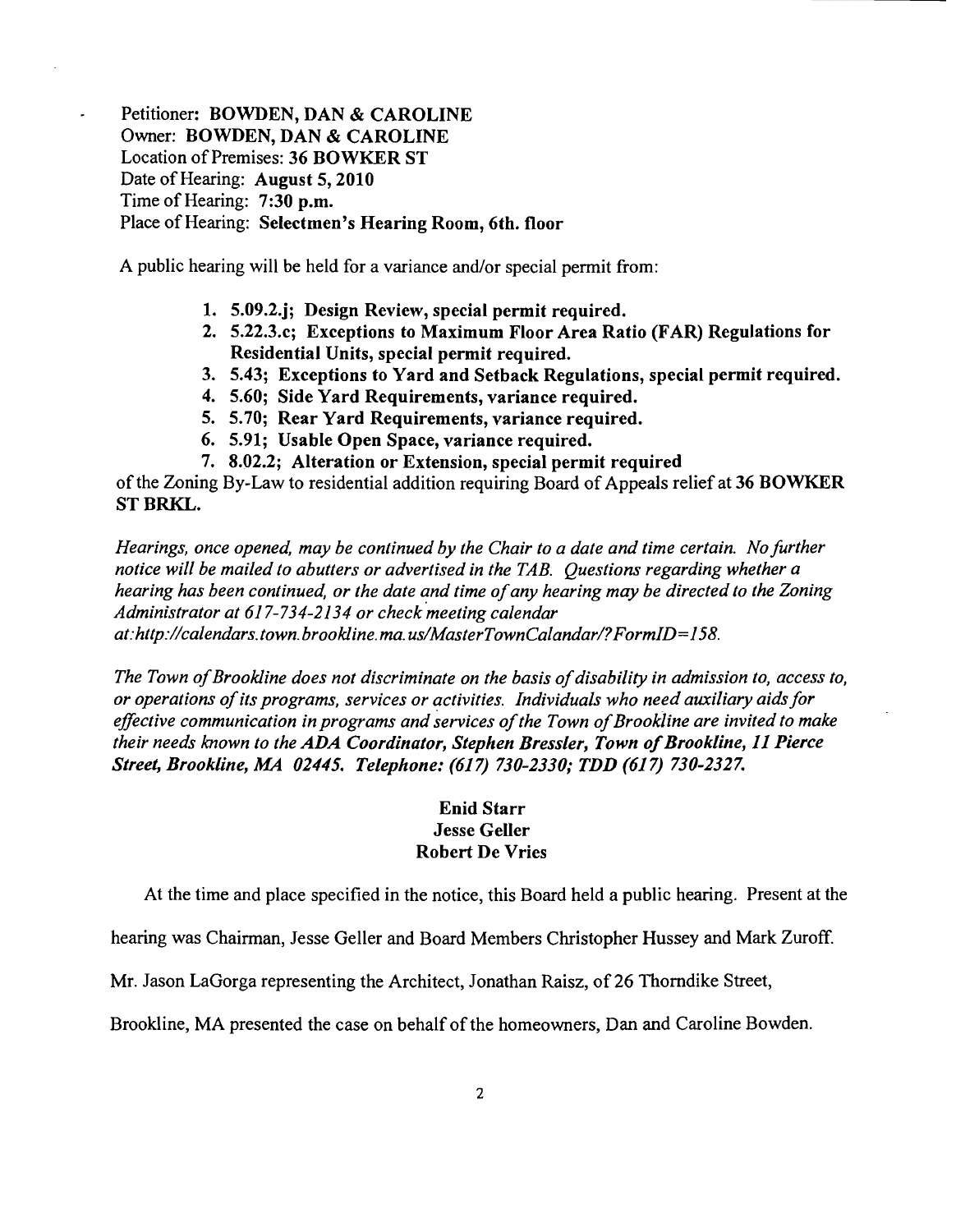Mr. LaGorga said that 36 Bowker Street is an attached single-family home that was constructed in 1900. The property is three stories and features a gambrel roof. Both units in the duplex have private, fully fenced rear yards which are heavily landscaped and have limited visibility to neighboring properties. 36 Bowker Street has a walk-out basement, while 34 Bowker Street does not. The neighborhood is predominately residential with the John E. Murphy Playground at the end of Bowker Street.

He said that the petitioners are proposing to construct a 64 square foot addition to the rear of their unit. The addition will project an additional 3' from the rear of the structure and will be approximately 20.5' wide to accommodate a larger kitchen. The addition will be supported by stilts and will be clad in clapboard with an asphalt roof to match the existing materials. Finally, the applicants will be constructing a new deck that will extend 6' beyond the new addition and will be 15'4" wide. The deck stairs will be L-shaped with a  $3'6''$  x  $3'6''$  landing. He said that the homeowners would provide additional landscaping as a counterbalancing amenity.

The Chairman asked whether anyone wished to speak in favor or opposed to the application before the Board. No one rose to speak.

Courtney Synowiec, Planner, delivered the findings of the Planning Board.

| <b>Floor Area</b>       | <b>Allowed</b> | <b>Existing</b> | Proposed     | <b>Finding</b>  |
|-------------------------|----------------|-----------------|--------------|-----------------|
| <b>Floor Area Ratio</b> |                | .96             | .98.         |                 |
| (% of allowed)          | $00\%$         | 96%             | 98%          | <b>Complies</b> |
| Floor Area (s.f.)       | 4,480 s.f.     | 4,313 s.f.      | $4,377$ s.f. |                 |

| Section 5.20 – Floor Area Ratio |  |  |
|---------------------------------|--|--|
|                                 |  |  |

Section 5.60 - Side Yard Requirements Section 5.70 - Rear Yard Requirements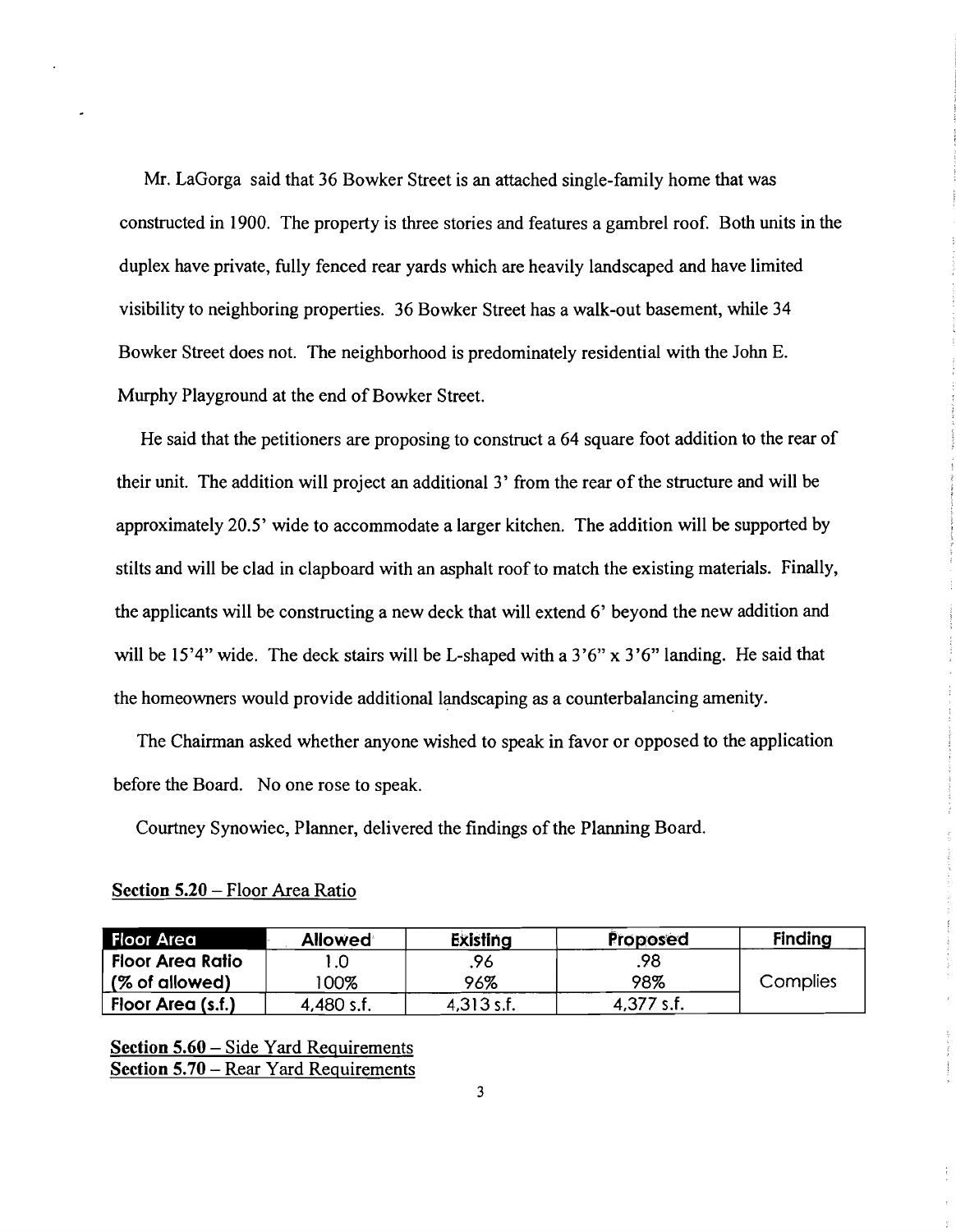Section 5.91 - Useable Open Space

| <b>Dimensional Requirements</b> | <b>Required</b>     | Existing            | Proposed              | <b>Relief</b>    |
|---------------------------------|---------------------|---------------------|-----------------------|------------------|
| Side Yard Setback               | 10'                 | 6.8'                | 6.8'                  | Special Permit*  |
| <b>Rear Yard Setback</b>        | 30'                 | 24.2'               | 15.3'                 | Special Permit*  |
| <b>Landscaped Open Space</b>    | 10%<br>437.7 s.f.   | 18.7%<br>810 s.f.   | 18.5%<br>810 s.f.     | Complies         |
| <b>Useable Open Space</b>       | 30%<br>1,313.1 s.f. | 31.4%<br>1,358 s.f. | 30.9%<br>$1,353$ s.f. | Special Permit** |

\* Under Section 5.43, the Board of Appeals may waive yard and setback requirements if a counterbalancing amenity is provided. The applicant has indicated they will provide additional landscaping as a counterbalancing amenity.

··Under Section 5.91.2.e, open space above ground level may be counted up to 50% of the required useable open space provided that for every two percent counted toward open space, an additional one percent of open space shall be provided at ground level. The applicant is providing a new deck (which requires a dimensional waiver per Section 5.43 as the deck measures 6' x 15'4") as well as 59 s.f. of open space below the deck at grade with the walkout basement entrance.

## Section 8.02.2 - Alteration or Extension

A special permit is required to alter a pre-existing non-conforming structure.

Ms. Synoweic reported that the neighbor at 34 Bowker Street provided a letter of support for

the project. She said that the Planning Board was supportive of the proposed 64 square foot addition. The applicants have indicated the residents at 34 Bowker Street, the other half of the duplex, are supportive of the proposed addition. The rear yard is fenced and the addition should have very limited visibility to 34 Bowker Street and other neighboring properties. The proposed addition is rather small and should not have any negative impacts on the neighborhood. The Planning Board requested the applicant submit letters of support from their neighbors. Therefore, the Planning Board recommended approval of the proposal by Jonathan Raisz, dated 6/21110, subject to the following conditions: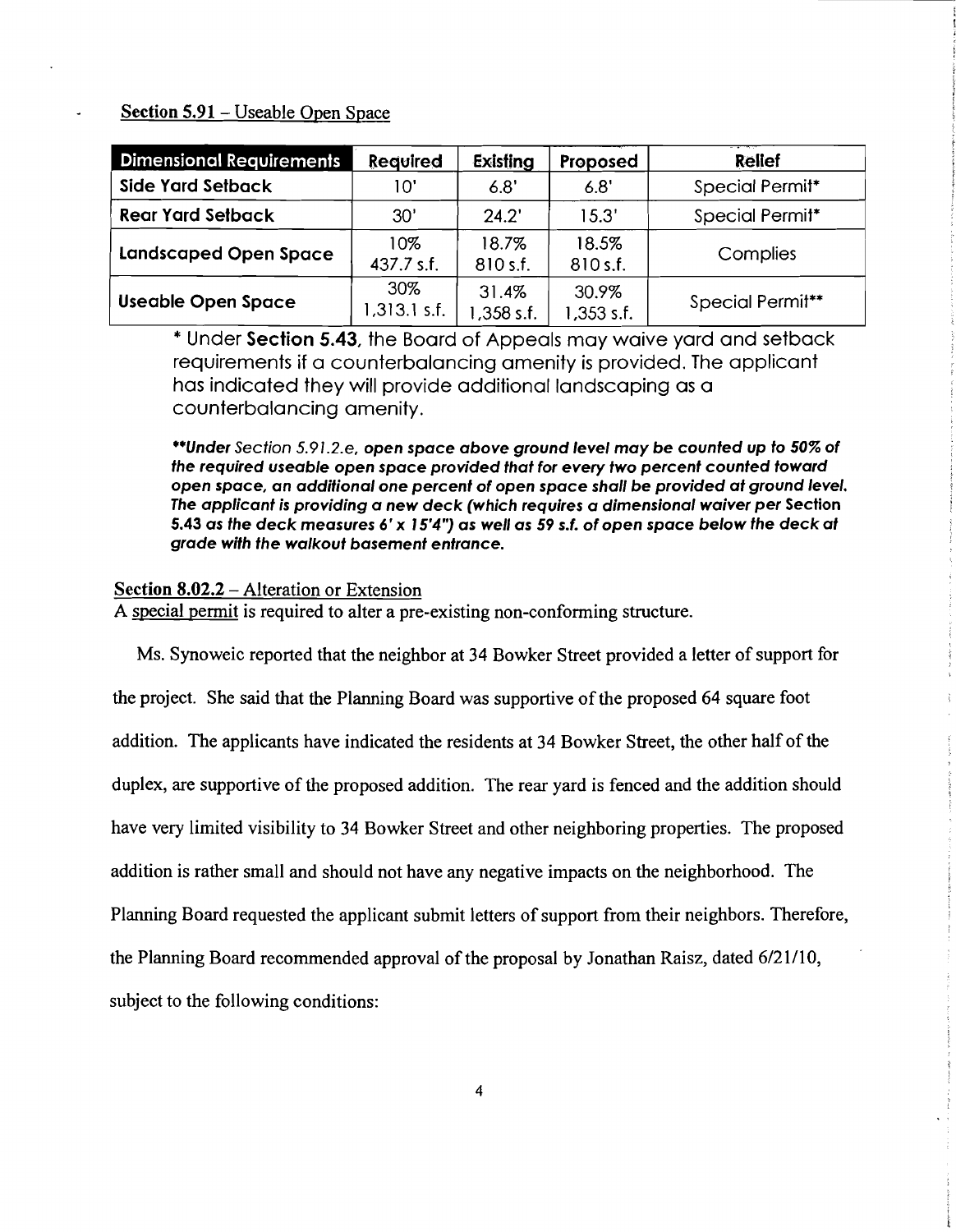- 1. Prior to the issuance of a building permit, the applicant shall submit final plans and elevations indicating all dimensions and materials subject to the review and approval of the Assistant Director of Regulatory Planning.
- 2. Prior to the issuance of a building permit, the applicant shall submit a landscape plan indicating all counterbalancing amenities.
- 3. Prior to the issuance of a building permit, the applicant shall submit to the Building Commissioner for review and approval for conformance to the Board of Appeals decision: 1) a final site plan stamped and signed by a registered engineer or land surveyor; 2) final building elevations stamped and signed by a registered architect; and 3) evidence that the Board of Appeals decision has been recorded at the Registry of Deeds.

The Chairman then called upon Michael Shepard, Building Commissioner to deliver the comments of the Building Department. Mr. Shepard said the addition was rather small only 64 sf. and would complement the home. He said the entire addition fit within the footprint of the existing patio and the decks, and that the stairs would make the ground level patio more accessible. He said that the Building Department was supportive of the proposal as well as the conditions proposed by the Planning Board.

The Board, having deliberated on this matter and having considered the foregoing testimony, concludes that it is desirable to grant Special Permits and that the petitioner has satisfied the requirements necessary for relief under Section 5.43, Section 8.02 and Section 9.05 of the Zoning By-Law and made the following specific findings pursuant to Section 9.05 of the Zoning By-Law:

- a. The specific site is an appropriate location for such a use, structure, or condition.
- b. The use as developed will not adversely affect the neighborhood.
- c. There will be no nuisance or serious hazard to vehicles or pedestrians.
- d. Adequate and appropriate facilities will be provided for the proper operation of the proposed use.